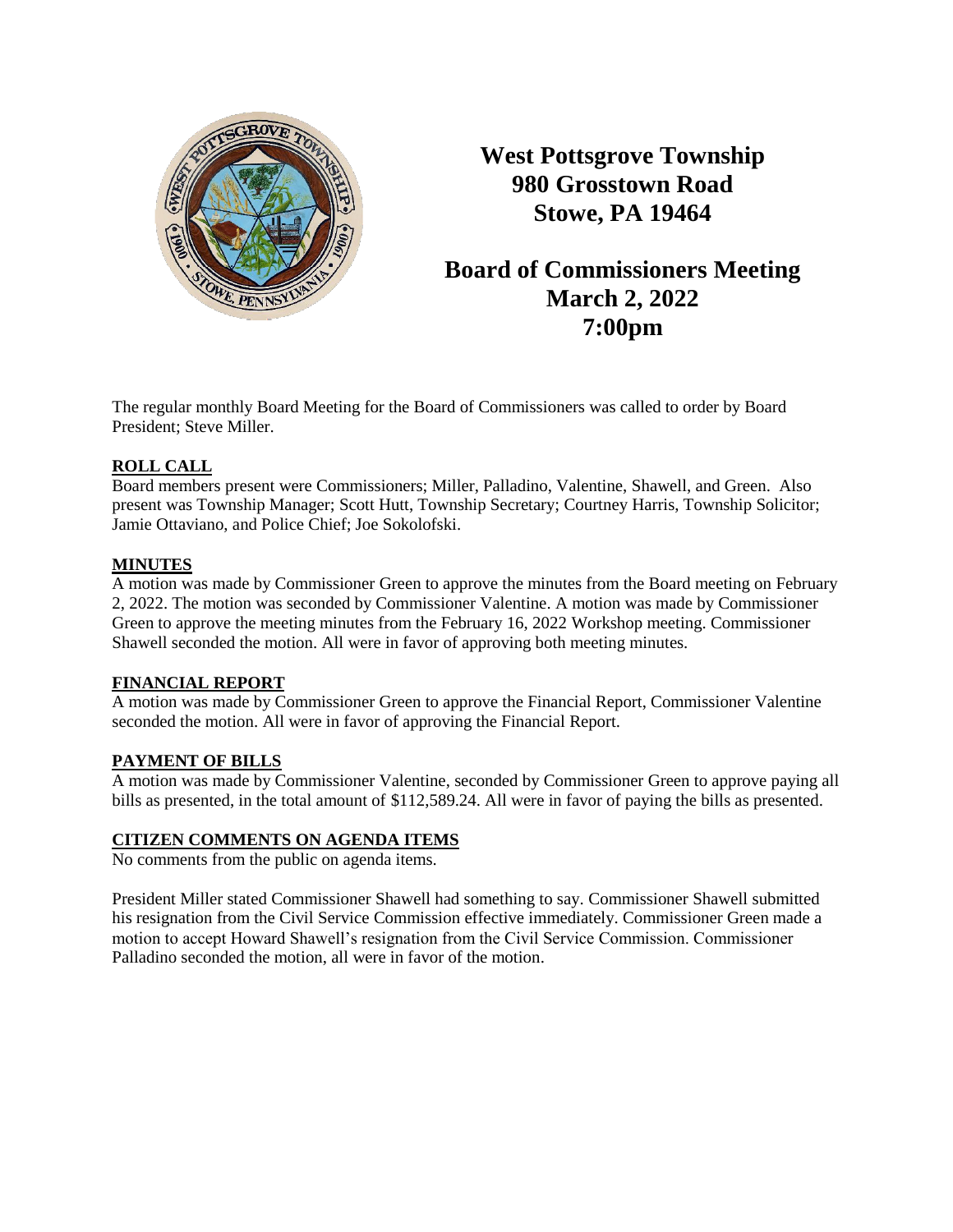## **COMMITTEE REPORTS**

Mr. Paladino – Public Works & Code Enforcement – Code Enforcement Report as follows:

| <b>CODE CALL</b>            |          | PERMITS ISSUED             |  |
|-----------------------------|----------|----------------------------|--|
| <b>CODE INSPECTION</b>      |          | <b>HEARINGS</b>            |  |
| USE & OCCUPANCY             |          | <b>COMPLAINTS RESOLVED</b> |  |
| <b>RENTAL INSPECTIONS</b>   | 24 UNITS | <b>RENTAL PERMITS</b>      |  |
| <b>RENTAL REGISTRATIONS</b> |          | NOTICE OF VIOLATION        |  |
| <b>CODE NOTICES</b>         |          | PROPERTIES POSTED          |  |
| PERMIT INSPECTIONS          | 15       | <b>CITATIONS</b>           |  |
| <b>SITE INSPECTIONS</b>     |          | <b>COMPLETED PERMITS</b>   |  |

Rental Registration Fees: \$0.00 - Building Permit Fees: \$7,966.50 - Construction Costs: \$679,901.00

Mr. Valentine – Recreation, Town Watch & Regional Recreation

Mr. Valentine reported that Regional Rec. is trying to come up with a community wide volunteer event, where each Township selects a project to do within their Township. For example, Playground clean- up, etc.

Mr. Green – Emergency Management, Recycling, & Finance

Mr. Green reported that we had 15.35 tons of recyclables for the month of February 2022.

Mr. Shawell – Regional Planning, Zoning, & Planning Commission Nothing to report at this time.

Mr. Miller – Police, Civil Service & Fire

Fire

Mr. Miller stated that Pottstown Fire Company had 7 incidences and one mutual aid for the month of February.

Police

Chief Joe Sokolofski of the West Pottsgrove Police Department reported 362 calls for the month of February.

| <b>TOTAL ARRESTS -</b>     | 2/1            |
|----------------------------|----------------|
| <b>ADULT/ JUVENILES</b>    |                |
| <b>TRAFFIC CITATIONS</b>   | 32             |
| <b>TRAFFIC WRIITEN</b>     | 29             |
| <b>WARNINGS</b>            |                |
| <b>UPLAND SQUARE CALLS</b> | 34             |
| <b>CODE ENFORCEMENTS</b>   |                |
| NON-TRAFFIC CITATIONS      | $\mathfrak{D}$ |
| <b>UPLAND SQUARE</b>       | 1140           |
| <b>MINUTES</b>             |                |

Chief Sokolofski also requested approval from the Board to attend the FBI National Academy Conference in Gettysburg on May  $15^{th}$  through May  $17^{th}$ . The cost including hotel is \$453.66, and this would come out of the training budget. Commissioner Shawell made a motion for the approval of the FBI training, seconded by Commissioner Green. All were in favor of the Chief attending the FBI National Academy Conference.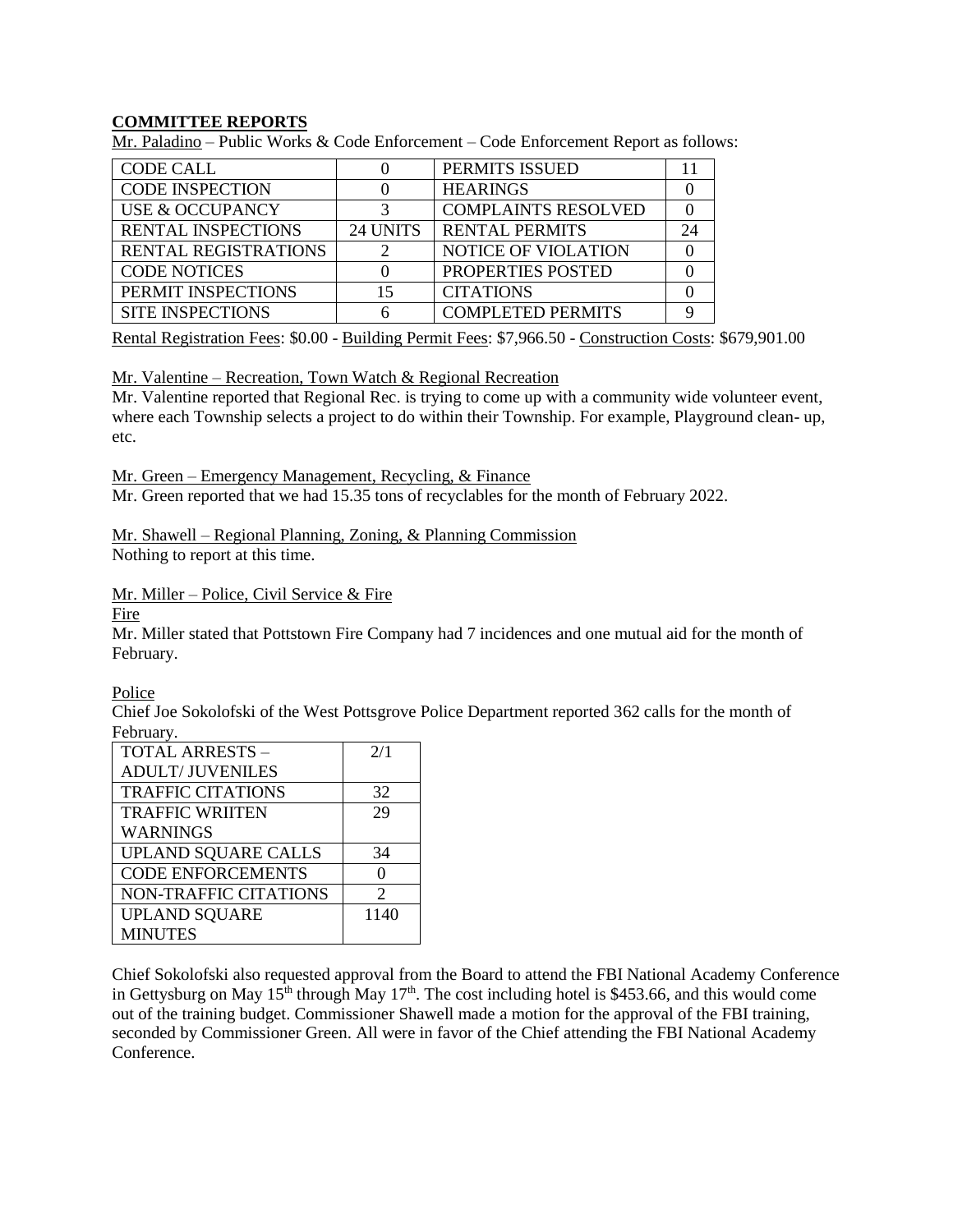Chief asked the Board for approval to apply for a grant opportunity through PA Commission of Crime and Delinquency for "Body Watch Cameras." The grant application process closes March 31, 2022. Chief stated he is asking for \$40,392.00 to implement and fully fund the body watch cameras. The funds would be used to supplement the existing watch guard mobile dash cams. Commissioner Green made a motion to approve the grant process for the body watch cameras, seconded by Commissioner Shawell. All were in favor of the approval.

Chief Sokolofski provided an update on the status of filling the open part-time officer position, since Officer Stead's resignation. There are currently no part-time officers available for hire.

## Civil Service

President Miller stated that Commissioner Shawell's resignation was accepted, and Pete LaRosa was interested in filling the vacancy on the Civil Service Commission. President Miller asked for a motion to appoint Pete LaRosa to the Civil Service Commission. Commissioner Valentine made the motion to appoint Mr. LaRosa, seconded by Commissioner Palladino. All were in favor of the appointment.

## **MANAGERS REPORT**

#### Public Works

Due to severe winds on February 17<sup>th</sup> our Road Crew responded immediately to a tree down on School Lane. A branch also was on Manatawny Street which PennDOT cleared.

Ullman Tree Service was approved to proceed with stump grinding at Murgia Park. Our Department of Public Works does not have the equipment to do it and we want to eliminate any potential hazards.

It was approved as a capital purchase during our 2022 budget discussion for the purchase of a Trailer. Chris Galloway contacted the company and we should have it in the following weeks.

#### Bursich Associates

Final reconciliation is near completion for the Grosstown Road Sanitary Project and should have final payment ready for the workshop meeting.

Line televising for Fritz Stream should be early next week, and by doing this we will be able to determine blockage points and conditions of the pipe. Once this information is gathered we can then determine our strategy.

#### Township Building Upgrades

Part of our 2022 budget included funds to install a new HVAC system. Starting next week we will be meeting with the contactor to refine the process and timeline for this project.

#### Code Violations

The Township issued 4 code violations for the month of February. These ranged from property maintenance to trash cans being left on the street.

#### Planning/ Zoning

Panda Express in the Upland Square shopping Center broke ground. Bi-weekly meetings are being held with all parties involved. The project is moving along smoothly with the exception of delays in obtaining some materials.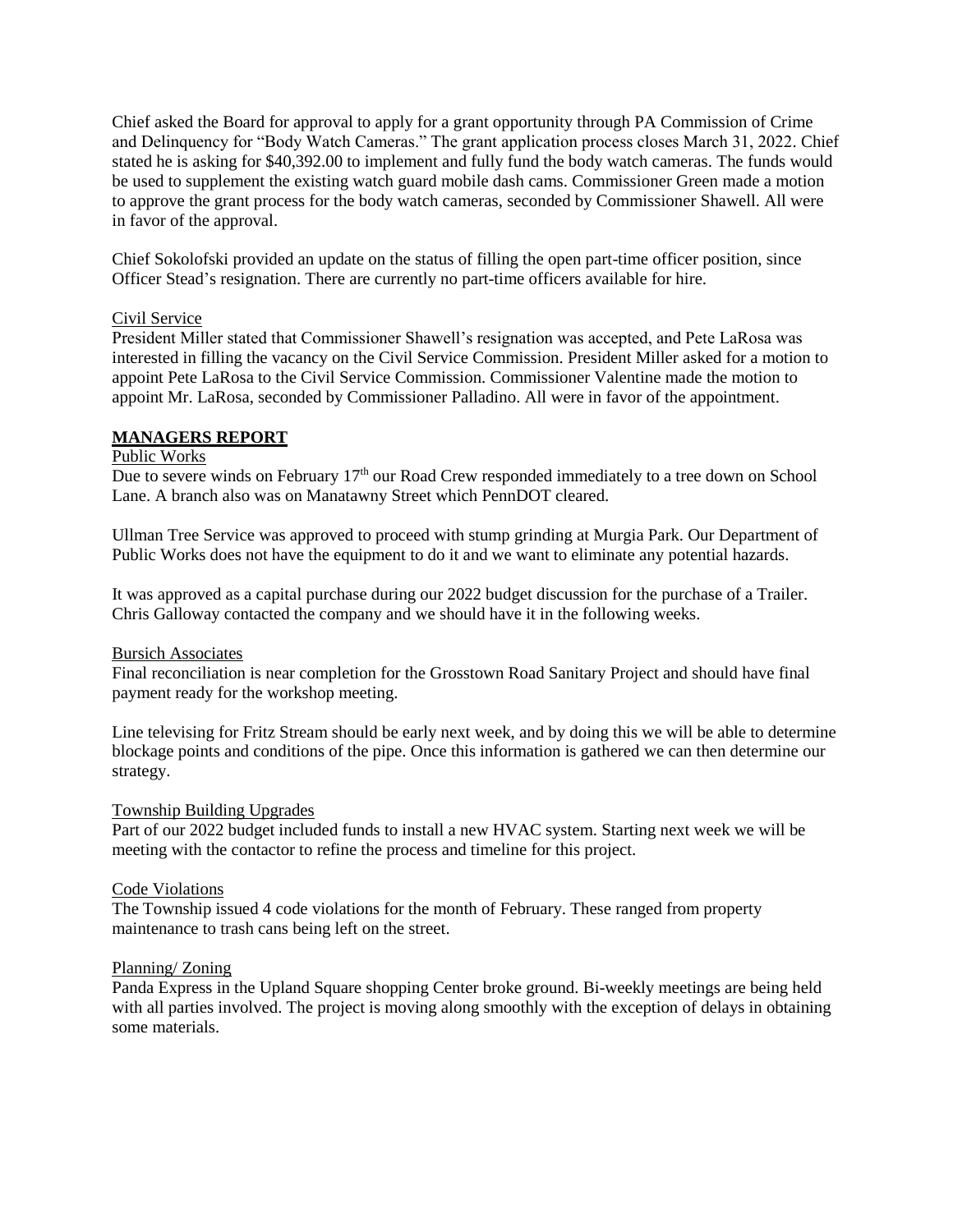## Township Website

On March first Township Manager, Scott Hutt met with our website administrator to go over the final pieces of the new template. Target timeframe to go live is the week of March 14th. The websites upgrades will provide our residents the opportunity to obtain much more information.

## **SOLICITORS REPORT**

Township Solicitor; Jamie Ottaviano provided the Board of Commissioners with a formal Solicitors report. This report included a list of tasks that were performed as Solicitor for West Pottsgrove Township since December 1, 2021 up to and including March 2, 2022.

## **OLD BUISNESS**

## Holding Tank Ordinance 2022-03

At the last Township meeting the Board authorized approval to change the escrow fee for this ordinance as well as changing the language within the ordinance itself to be reflected in the Township fee schedule. This ordinance presented is just that. Mr. Hutt requested approval to advertise the ordinance. The motion to authorize advertising was made by Commissioner Green, and seconded by Commissioner Shawell. All were in favor of the advertising.

## **NEW BUISNESS**

## Resolution No. 2022-04; LSA Grant Application

This item was removed from the agenda. During a site visit it was determined the scale of the project is more extensive than originally thought, given the PennDOT right-of-way and private property owners. For now it would be best to either attempt this grant during the next cycle, once we have more time to vet this out or aim to apply for a county ARPA grant which is due in April. Mr. Hutt will be meeting with the Township Engineers to determine the best course of action, or identify another project that could be targeted for these specific funds.

## S. Hutt – PELRAS Conference Attendance March  $15<sup>th</sup> - 17<sup>th</sup>$

Mr. Hutt asked for approval to attend the Public Employer Labor Relations Advisory Service conference. The cost will not exceed \$525.00. Commissioner Green made a motion for approval of the Township Manager attending the PELRAS Conference, seconded by Commissioner Palladino. All were in favor of Mr. Hutt attending the conference.

#### **CITIZEN COMMENTS**

## Tara Cifelli– 23 Berk Street

Ms. Cifelli expressed concerns regarding traffic and speeding on Grosstown Road to Glasgow Street. She suggested a three way stop at Vine St. and Berk St. She stated there are kids on the corners of Vine and Berks, and she witnessed children being picked up by the bus and traffic screeching to a halt due to speeds.

Ms. Cifelli also asked the Board if she has a say in who is on the Civil Service Commission (CSC) since she is the Chairperson of the Civil Service Commission. President Miller stated that it is appointment by the Board. Ms. Cifelli expressed frustration regarding former Commissioner LaRosa being on the CSC verses another citizen.

A brief discussion regarding a traffic study and police presence in the areas of Grosstown Rd., Berk St., and Glasgow St. occurred since Police Chief, Joseph Sokolofski was in attendance. Chief Sokolofski mentioned a volume and speed study would need to be done but just more police presence may be enough.